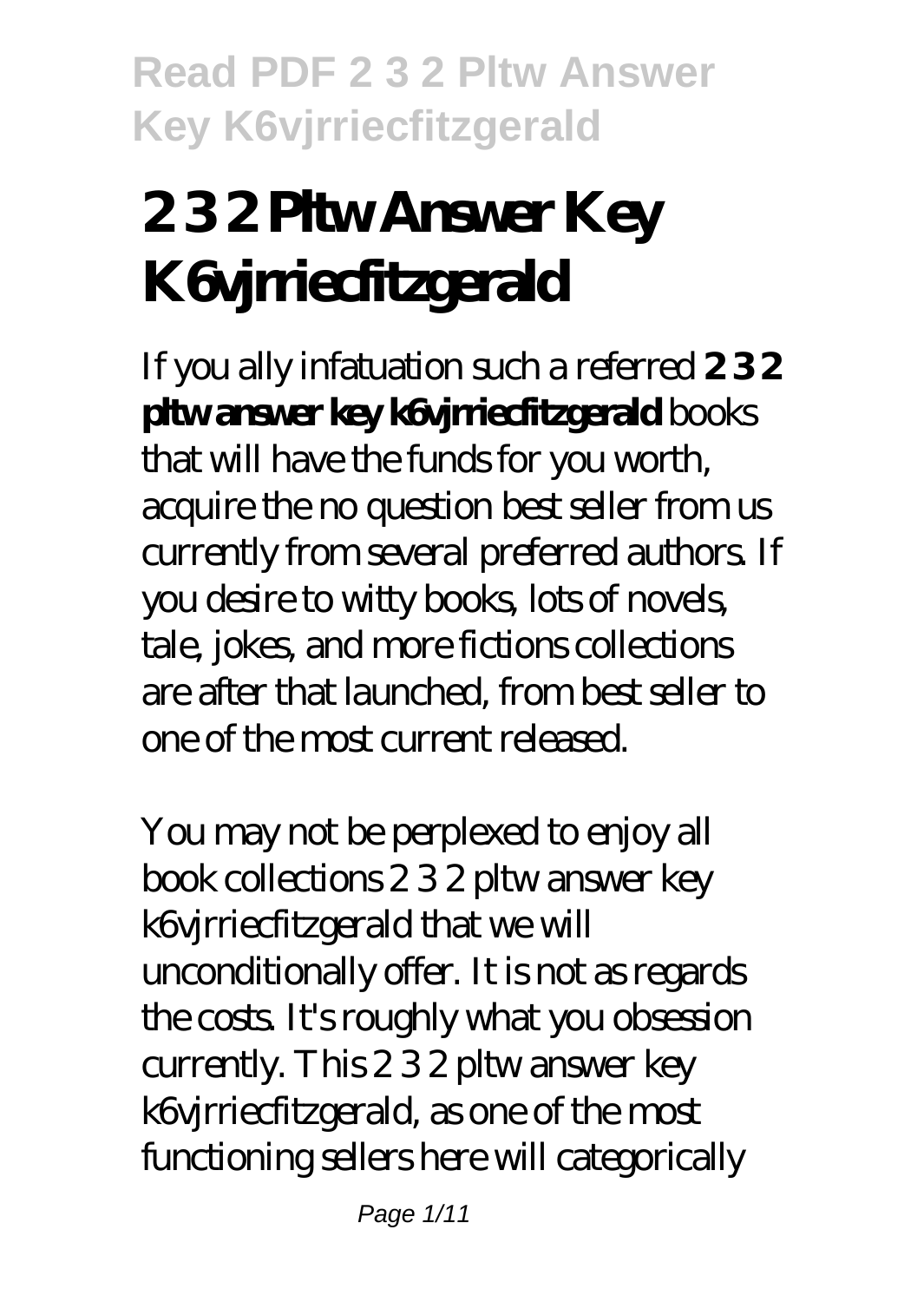be in the middle of the best options to review.

Browse the free eBooks by authors, titles, or languages and then download the book as a Kindle file (.azw) or another file type if you prefer. You can also find ManyBooks' free eBooks from the genres page or recommended category.

### Laura Buckles Activity 232 Tensile **Testing SIM**

Activity 2.3.2: Parametric Constraints Answer Key. Nashua.edu The same thing happens with email advertisements. This type of work takes a great deal of preplanning to pull off, but the efforts are worth it if a number of customers respond. ... Project Lead The Way, Inc. Other titles: Activity 2.3.2: Parametric Page 2/11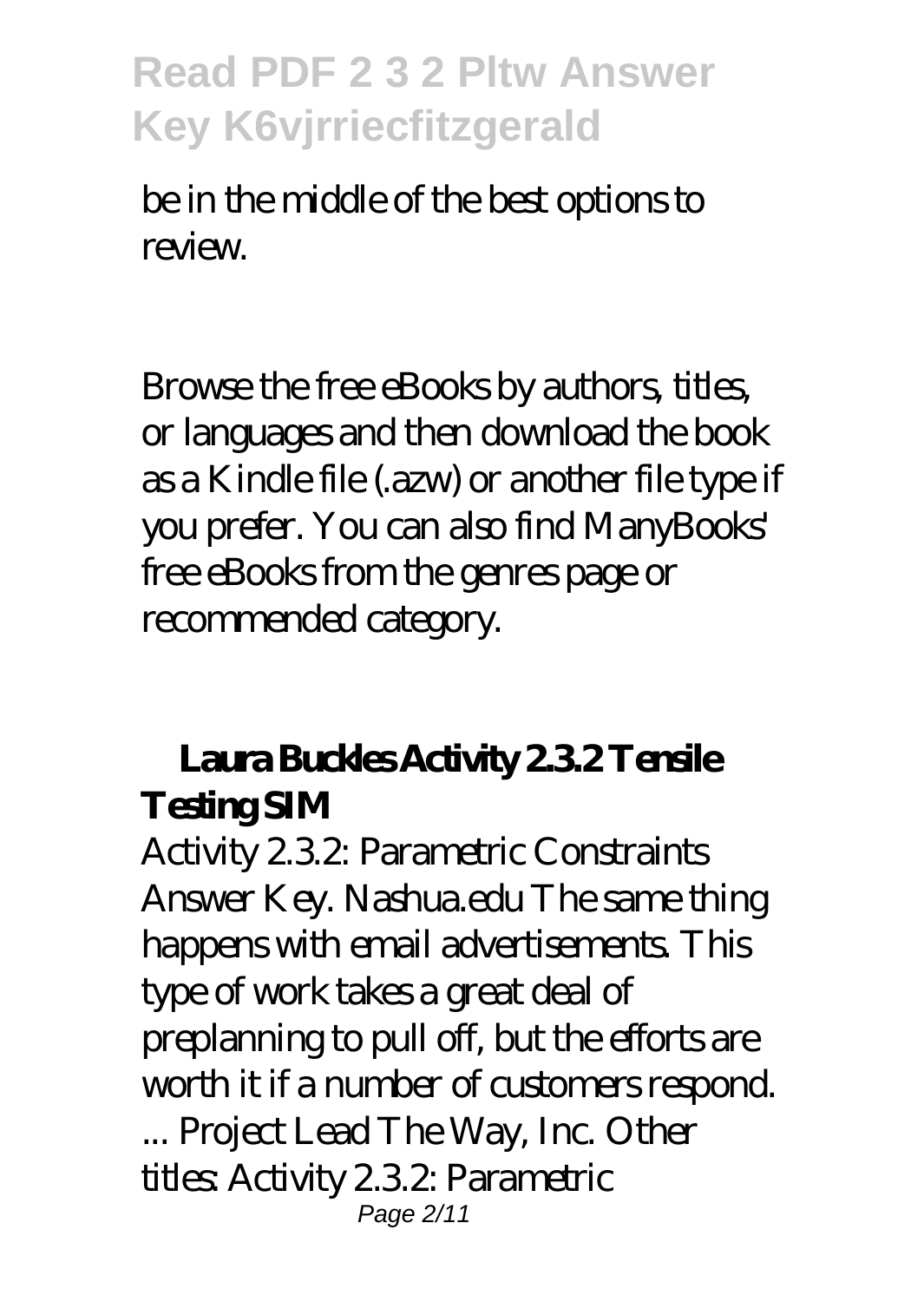Constraints Answer Key ...

### **PLTW POE - Activity 3.2.3 Fluid Power Practice Problems - What formulas to use?**

Solve for the Modulus of Elasticity:  $E = (P)$ 1-P 2)L 0 /( 1- 2)A Modulus of Resilience A measure of a material's ability to absorb energy up to the elastic limit.

#### **Activity 3.2 Unit Conversion Answer Key**

Activity 2.2.3 Universal Gates: NOR Only Logic Design. Introduction. In this activity you will revisit the voting booth monitoring system introduced in Activity 2.2.2 NAND Logic Design. Specifically, you will be implementing the NOR only combinational logic circuits for the two outputs. Booth. and. Alarm. .

### **2.3.2 pltw answer key" Keyword Found** Websites Listing...

CIM - Unit 2- Lesson 23- Activity Page 3/11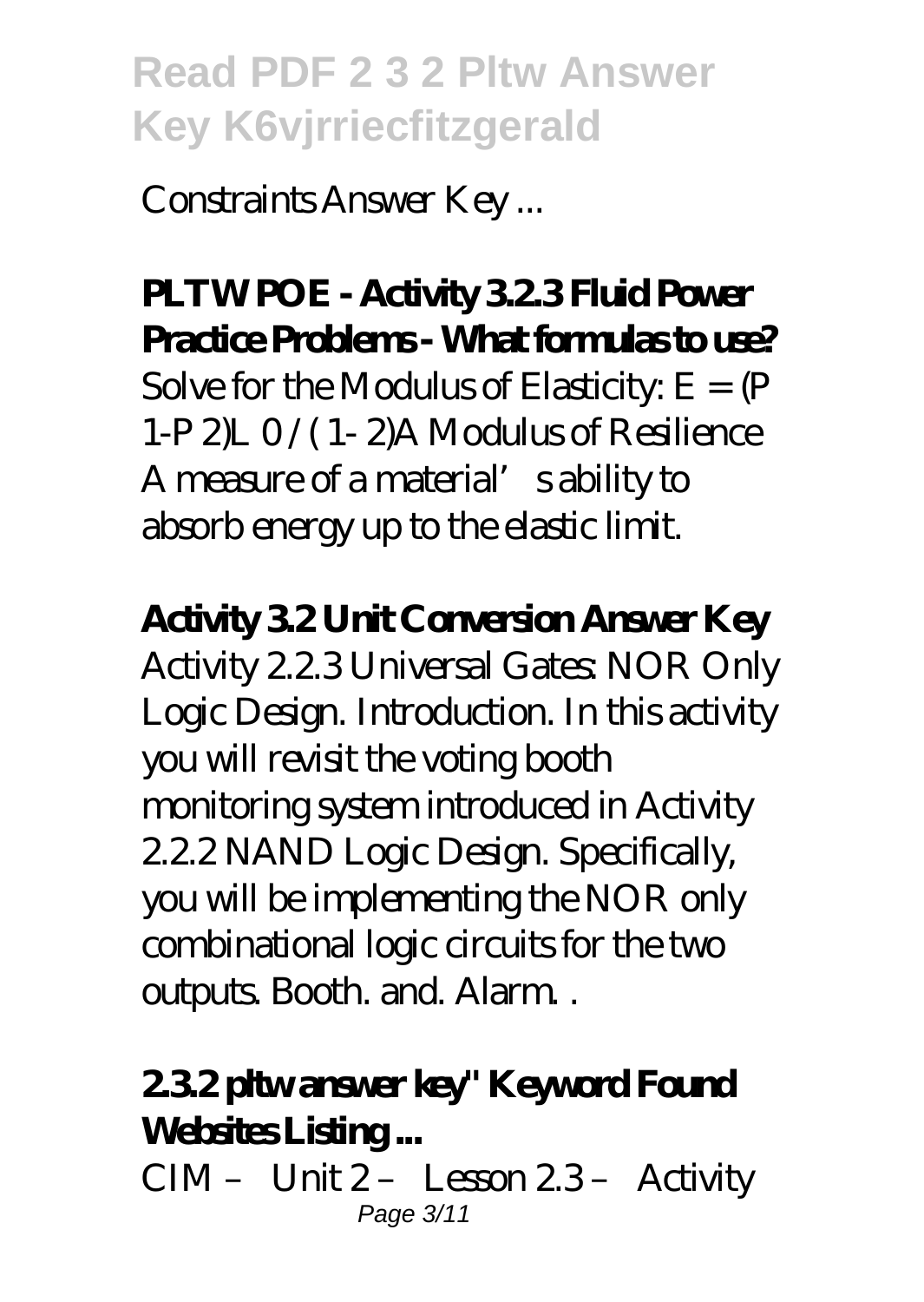2.3.2 – Speeds and Feeds – Page 3 Conclusion 1. Using the table you completed in this activity, state the range you would expect the spindle speed to be for the following materials a. Plastic with a tool diameter of 0.5 in. 6597.3446 b. Titanium with a tool diameter of 1/8 in. 235.6194 2.

#### **UNIT 2- PLTWIED Portfolio**

Activity 1.2.3 Electrical Circuits – Simulation. Introduction. Since the late 1800s, engineers have designed systems to utilize electrical energy due to its ability to be converted, stored, transmitted, and reconverted efficiently into other forms of energy.

#### **2 3 2 Pltw Answer**

1 carbon: 2 hydrogen: 1 oxygen. Simple sugars (called monosaccharides – glucose, Page 4/11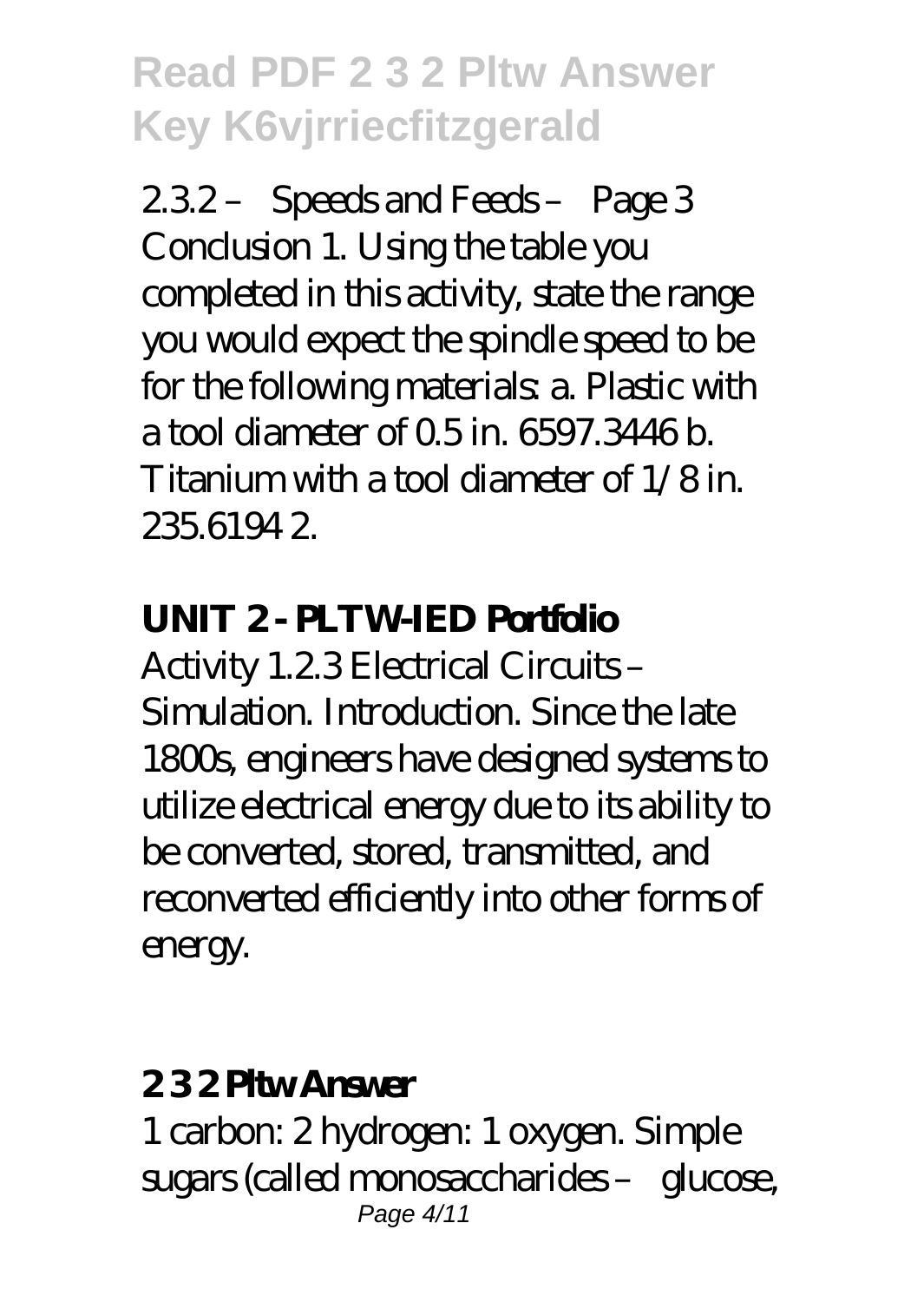fructose, galactose, deoxyribose, and ribose) Provide the body with energy and are easily broken down by the body. Disaccharides – maltose, sucrose, and lactose. Polysaccharides, also called complex carbohydrates - starch, glycogen. Proteins

### **Activity 2.3.2 Tensile Testing - Albion Hajdini**

© 2012 Project Lead The Way, Inc. POE Activity 2.3.2 Tensile Testing SIM – Page 6 4. Breaking/Rupture Point The maximum amount of stress that can be applied before ...

### **A2.2.3.BiochemistryFoodF - avonschools.org**

2. The point at which a sudden elongation takes place while the load on the sample remains the same or actually drops. If the force applied to the material is released, Page 5/11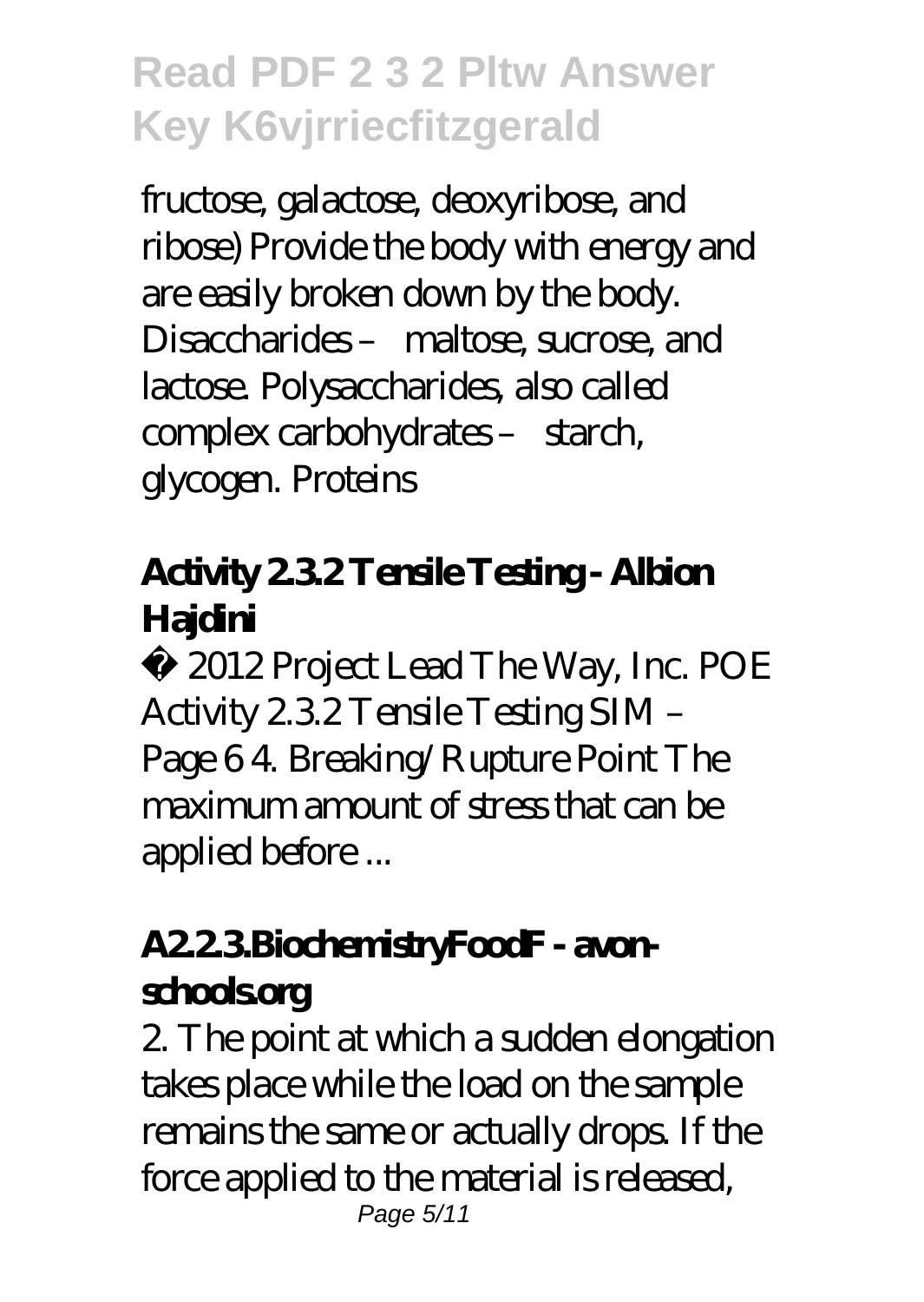the material will not return to its original shape.

### **Activity 3.2 Unit Conversion - PLTW class portfolio**

Pltw 2.3.2 conclusion questions answers keyword after analyzing the system lists the list of keywords related and the list of websites with related content, in addition you can see which keywords most interested customers on the this website

### Pltw 232 conclusion questions answers" **Keyword Found ...**

Having difficulty with Activity 3.2.3 in the POE curriculum? This video can help! In this video we review all of the problems and talk about which formulas to use, which situations apply, and ...

### **2.2.5 Fireplace Control Circuit - Holden Gray's PLTW Portfolio**

Page 6/11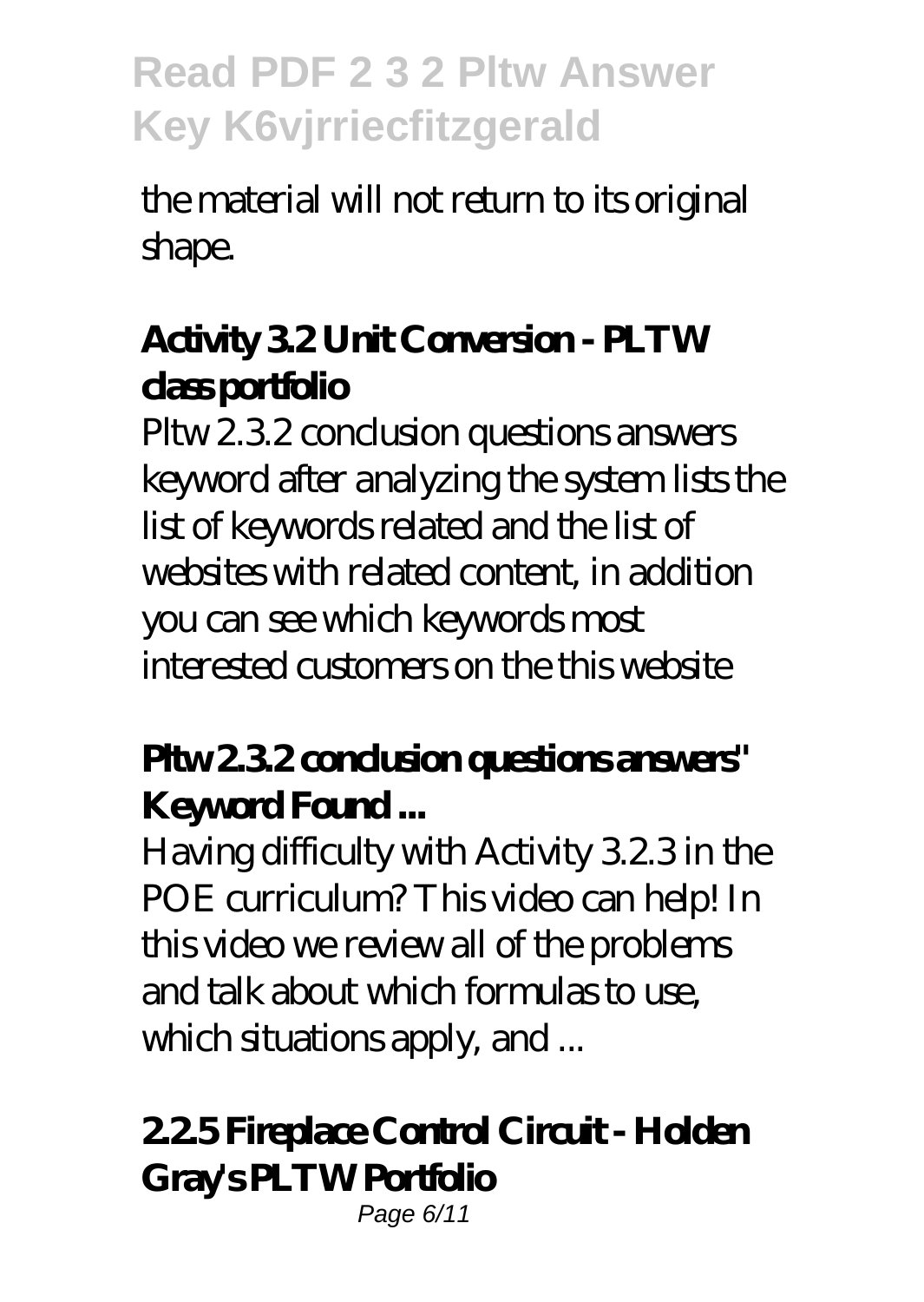Project Lead the Way - myPLTW

### **Activity 2.3.2 Speeds and Feeds**

Activity 3.2 Unit Conversion. Introduction. Engineers of all disciplines are constantly required to work with measurements of a variety of quantities – length, area, volume, mass, force, time, temperature, electric current, etc. It is often necessary to be able to express those measurements in different units.

### **Activity 2.3.2 - Tensile Testing Template - SSA**

Activity 3.3 Unit Conversion Answer Key. Introduction. Engineers of all disciplines are constantly required to work with measurements of a variety of quantities – length, area, volume, mass, force, time, temperature, electric current, etc. It is often necessary to be able to express those measurements in different units. Page 7/11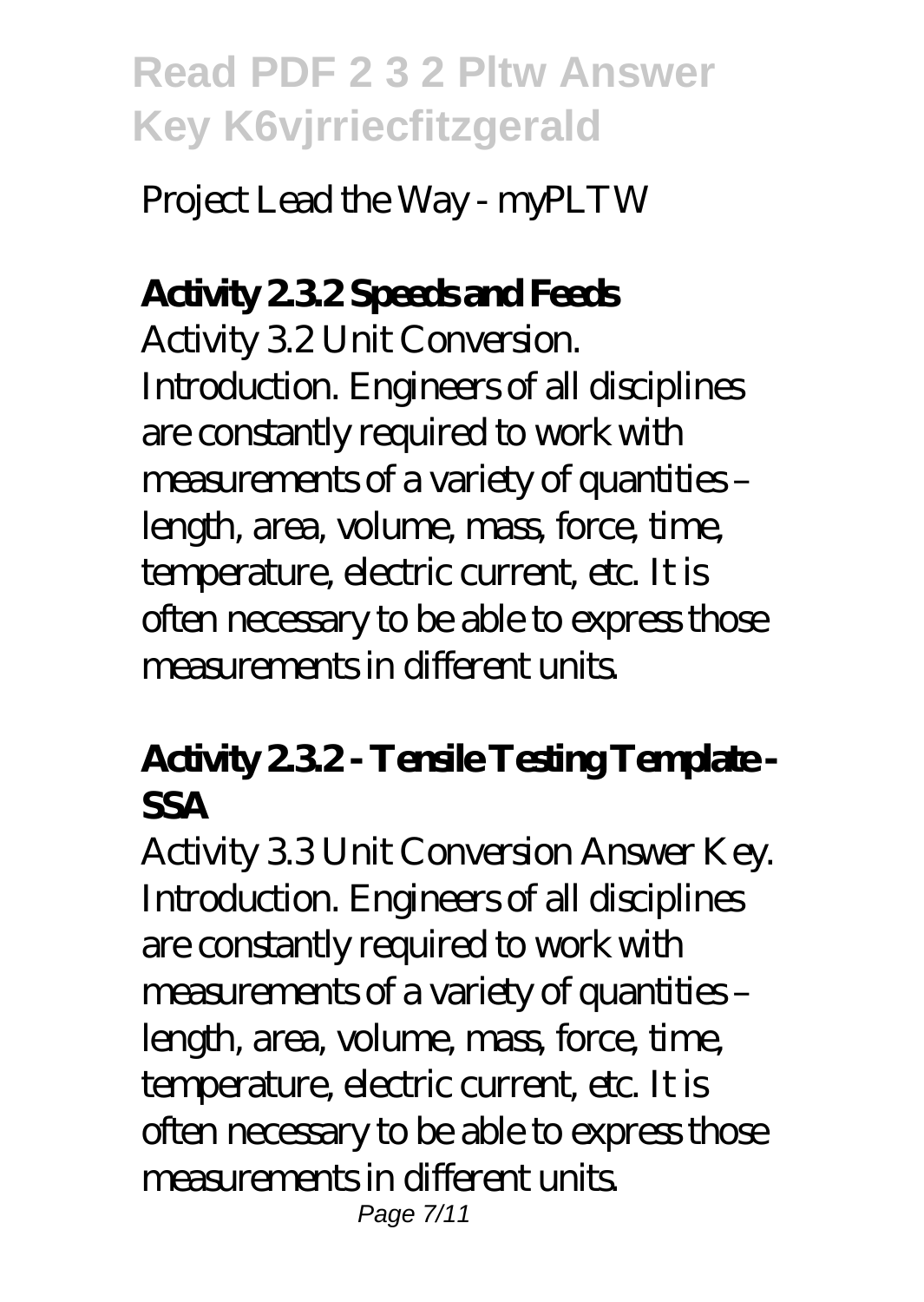### **Activity 2.3 Glass Box Answer Key**

PLTW CEA Key Terms: 2.3. A device that is connected to the water distribution system and demands a supply of water; discharges wastewater, liquid-borne waste material, or sewage to the drainage system; or requires both a water supply connection and a discharge to the drainage system.

#### **Project Lead the Way - myPLTW**

Activity 3.2.2 Loads Introduction Once an architectural program has been devised and a preliminary structural system has been chosen, the structural engineer may begin the process to design the

### **PLTW CEA Key Terms: 2.3 Flashcards | Quizlet**

the assignment: replicate and draw isometric views adding tonal shading to enhance the image what i learned: Page 8/11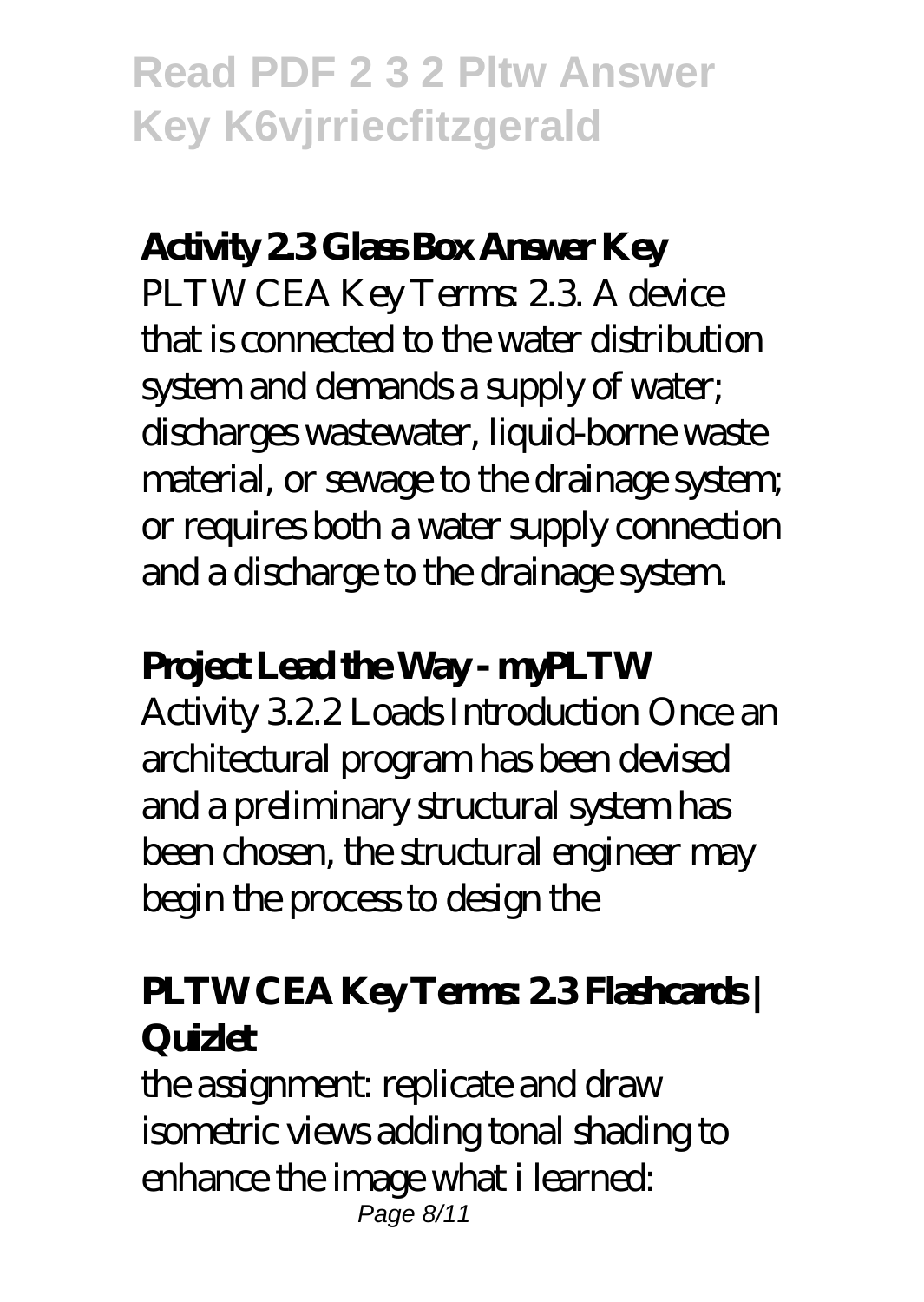isometric projections are an easy way to view a 3d object in one sketch accuratly and tonal shading aids in the a viewers ability to interperate your sketch accuratly.

#### **Activity 2.2.3 NOR Logic Design**

Activity 2.3 Glass Box Answer Key. Introduction. Objects to be produced accurately often require more than a pictorial sketch. Multiview drawings provide an accurate representation of an object which can be used to create a physical object.

### **CEA-arnold: Activity 2.3.2 Green Building and Sustainable ...**

Start studying Project 3.2.2 and Project 3.2.3: Student Resource Sheet. Learn vocabulary, terms, and more with flashcards, games, and other study tools.

### **Activity 3.2.2 Loads - Troy Steinfest's**

Page 9/11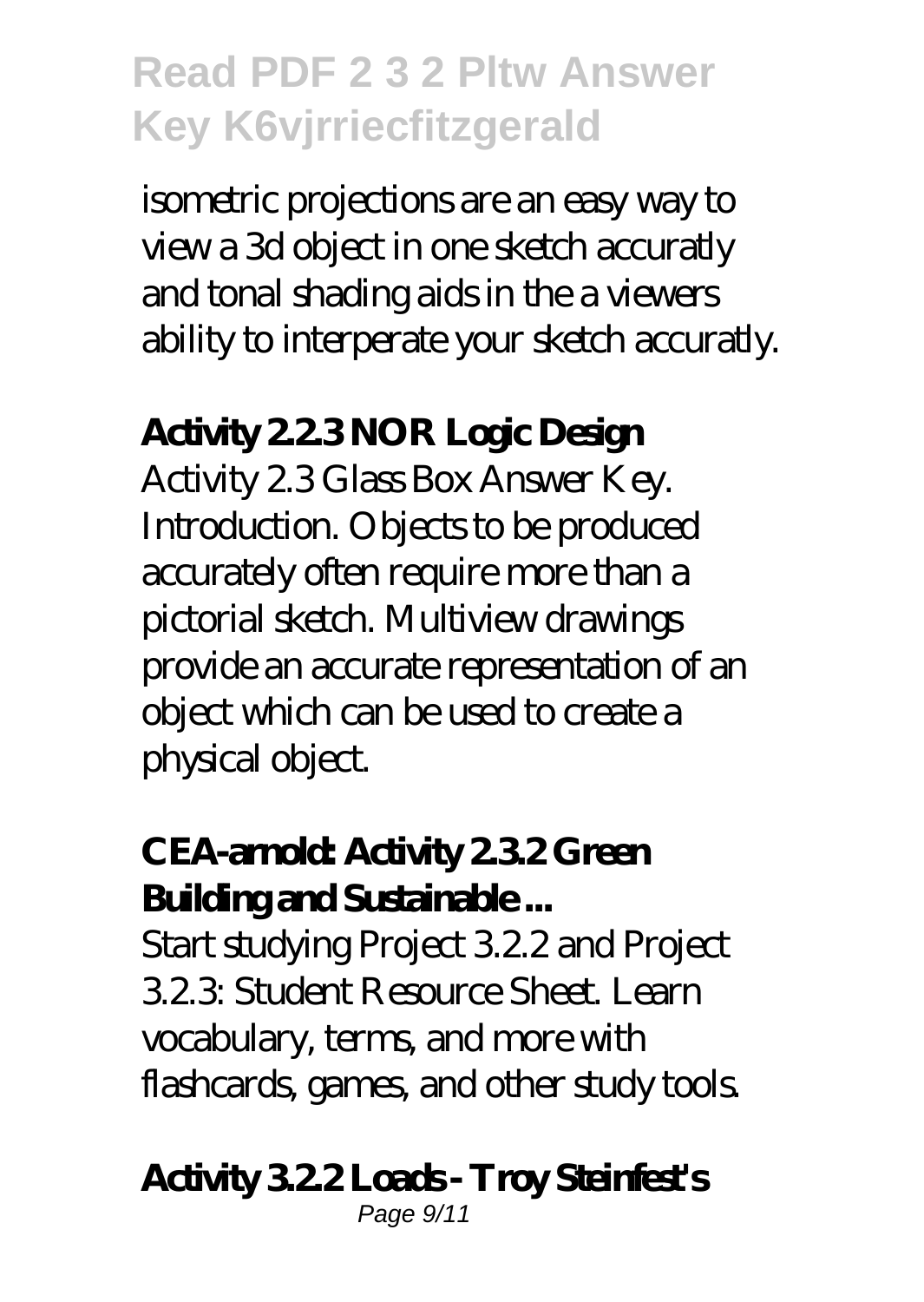### **PLTW Portfolio**

2. Describe an improvement that you believe could be made to the building where you live. Describe why it is an improvement. Improved insulation in the roof, the walls, and fill in holes under the building. This would greatly help keeping the temperature up inside so that we would spend less on the heating bill.

### **Activity 1.2.3 Electrical Circuits – Simulation**

2.2.5 Fireplace Control Circuit Problem Design a more efficient Fireplace Control Circuit and add an Indicator that will check for faulty sensors. Constraints-Use K-mapping to come up with the simplified logic expression for the cut-off valve and the fault sensor-The emergency cut-off valve circuit must be made with  $74$ LS $0$ 2-input NAND gates